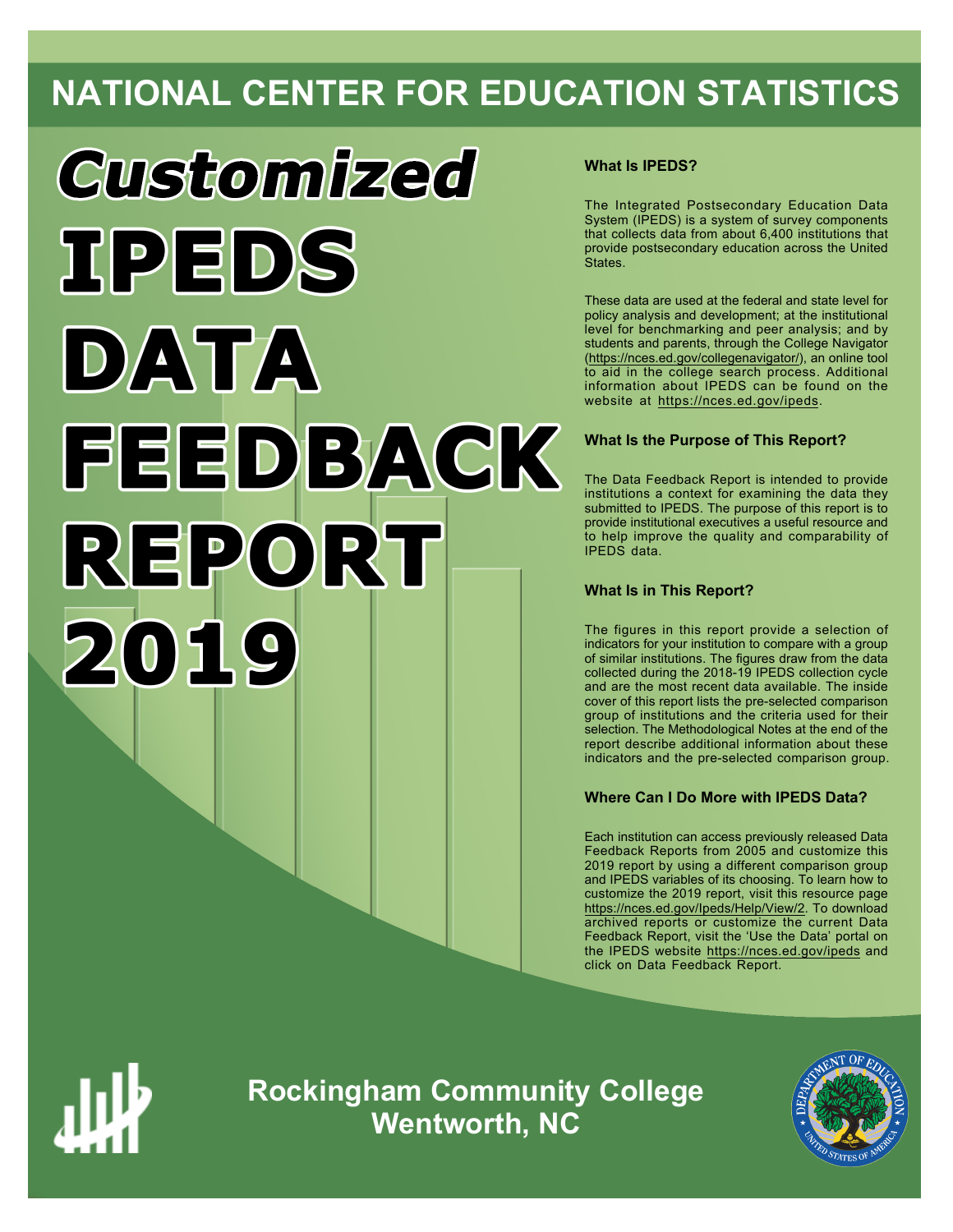#### **COMPARISON GROUP**

Comparison group data are included to provide a context for interpreting your institution's statistics. For this report, you specified a custom comparison group.

The custom comparison group chosen by Rockingham Community College includes the following 10 institutions:

Blue Ridge Community College (Flat Rock, NC)

- Carteret Community College (Morehead City, NC)
- Isothermal Community College (Spindale, NC)
- Piedmont Community College (Roxboro, NC)
- Richmond Community College (Hamlet, NC)
- Robeson Community College (Lumberton, NC)
- Southwestern Community College (Sylva, NC)
- Western Piedmont Community College (Morganton, NC)
- Wilkes Community College (Wilkesboro, NC)
- Wilson Community College (Wilson, NC)

**The figures in this report have been organized and ordered into the following topic areas:**

| 1) Admissions (only for non-open-admissions schools) | [No charts applicable]                                     |                           |
|------------------------------------------------------|------------------------------------------------------------|---------------------------|
| 2) Student Enrollment                                | Fig. 1, 2, 3, 4 and 5                                      | Pg. 3 and 4               |
| 3) Awards                                            | Fig. 6 and 7                                               | Pg. 4                     |
| 4) Charges and Net Price                             | Fig. 8 and 9                                               | Pg. 5                     |
| 5) Student Financial Aid                             | Fig. 10, 11 and 12                                         | Pg. 5 and 6               |
| 6) Military Benefits*                                | Fig. 13 and 14                                             | Pg. 6                     |
| 7) Retention and Graduation Rates                    | Fig. 15, 16, 17, 18, 19, 20, 21, 22, 23, 24, 25, 26 and 27 | Pg. 6, 7, 8, 9, 10 and 11 |
| 8) Finance                                           | Fig. 28, 29, 30, 31, 32 and 33                             | Pg. 12 and 13             |
| 9) Staff                                             | Fig. 34, 35 and 36                                         | Pg. 13 and 14             |
| 10) Libraries*                                       | Fig. 37 and 38                                             | Pg. 14                    |
|                                                      |                                                            |                           |

\*These figures only appear in customized Data Feedback Reports (DFR), which are available through Use the Data portal on the IPEDS website.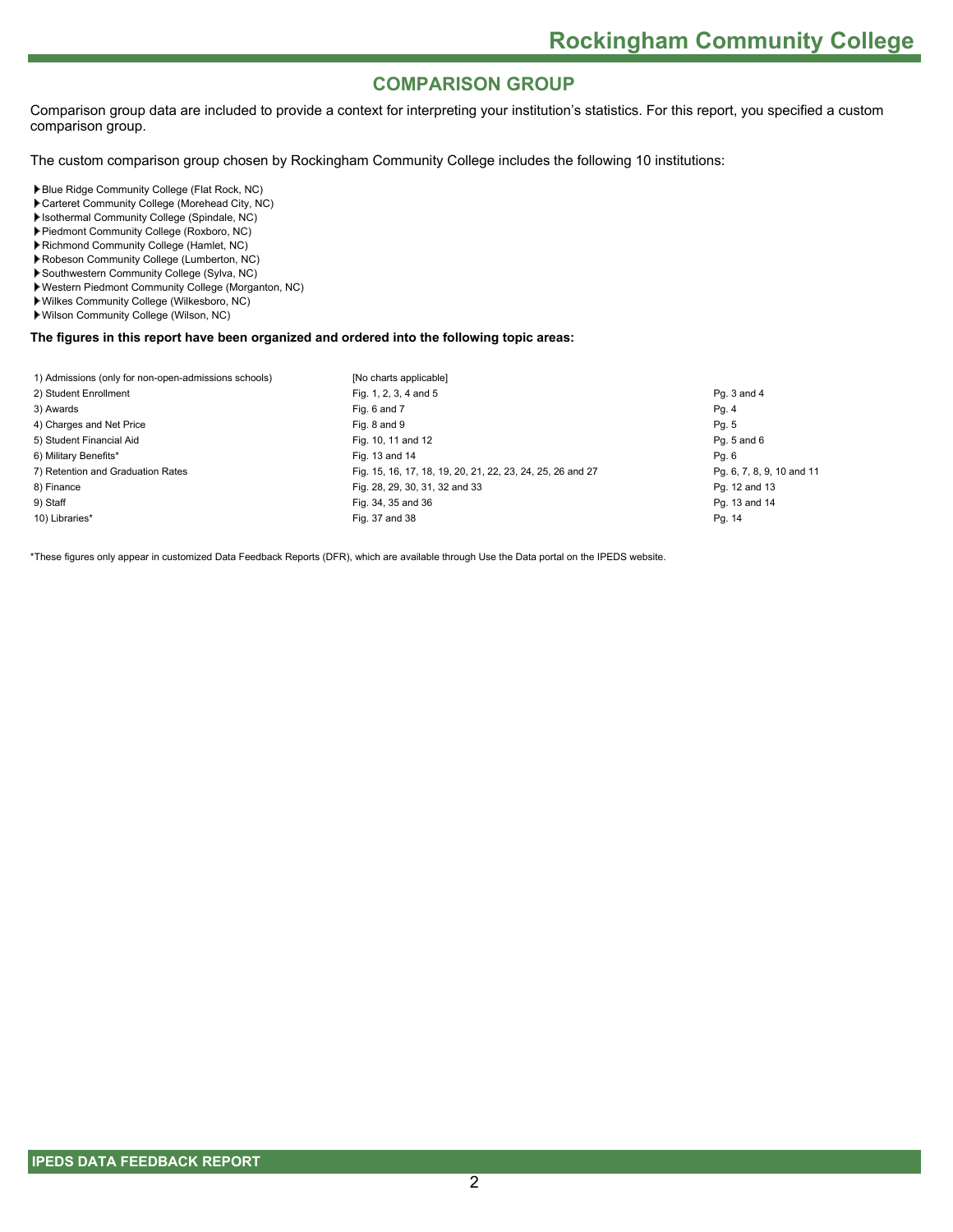



NOTE: For more information about disaggregation of data by race and ethnicity, see the Methodological Notes. Median values for the comparison group will not add to 100%. See 'Use of Median Values for Comparison Group' for how median values are determined. N is the number of institutions in the comparison group. SOURCE: U.S. Department of Education, National Center for Education Statistics, Integrated Postsecondary Education Data System (IPEDS): Spring 2019, Fall Enrollment component.

#### **Figure 2. Unduplicated 12-month headcount (2017-18), total FTE enrollment (2017-18), and full- and part-time fall enrollment (Fall 2018)**

#### **Figure 3. Full-time enrollment, by degree/certificate-seeking status: Fall 2018**



NOTE: For details on calculating full-time equivalent (FTE) enrollment, see Calculating FTE in the Methodological Notes. N is the number of institutions in the comparison group. SOURCE: U.S. Department of Education, National Center for Education Statistics, Integrated Postsecondary Education Data System (IPEDS): Fall 2018, 12-month Enrollment component and Spring 2019, Fall Enrollment component.



NOTE: N is the number of institutions in the comparison group.

SOURCE: U.S. Department of Education, National Center for Education Statistics, Integrated Postsecondary Education Data System (IPEDS): Spring 2019, Fall Enrollment component.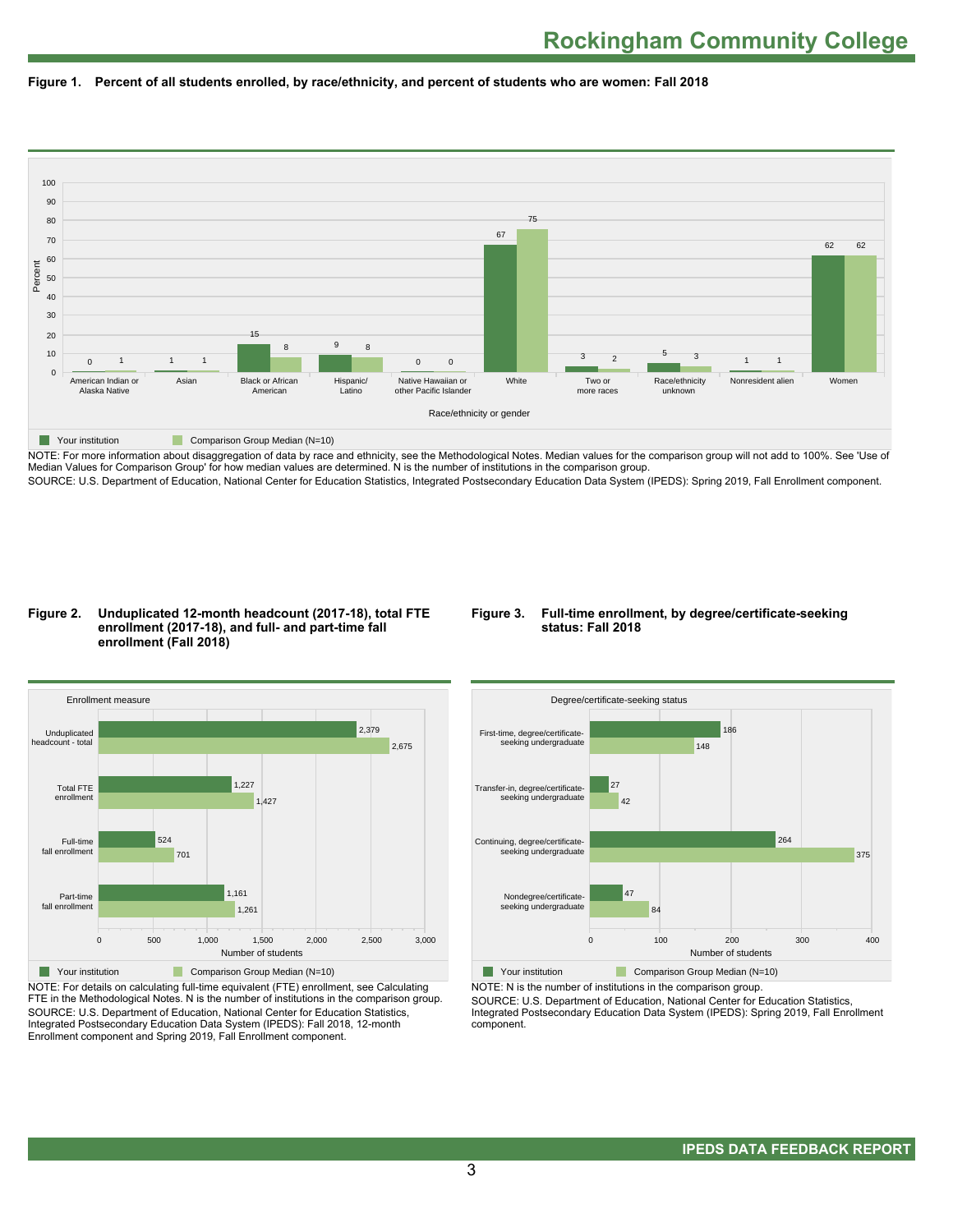**Figure 4. Part-time enrollment, by degree/certificate-seeking status: Fall 2018**

#### **Figure 5. Percent of students enrolled in distance education courses, by amount of distance education: Fall 2018**



NOTE: N is the number of institutions in the comparison group. SOURCE: U.S. Department of Education, National Center for Education Statistics,

Integrated Postsecondary Education Data System (IPEDS): Spring 2019, Fall Enrollment component.



NOTE: N is the number of institutions in the comparison group. SOURCE: U.S. Department of Education, National Center for Education Statistics,

Integrated Postsecondary Education Data System (IPEDS): Spring 2019, Fall Enrollment component.

#### **Figure 6. Number of subbaccalaureate degrees and certificates awarded, by level: 2017-18**



NOTE: N is the number of institutions in the comparison group.

SOURCE: U.S. Department of Education, National Center for Education Statistics, Integrated Postsecondary Education Data System (IPEDS): Fall 2018, Completions component.

#### **Figure 7. Number of students completing a degree/certificate, by level: 2017-18**



NOTE: N is the number of institutions in the comparison group.

SOURCE: U.S. Department of Education, National Center for Education Statistics, Integrated Postsecondary Education Data System (IPEDS): Fall 2018, Completions component.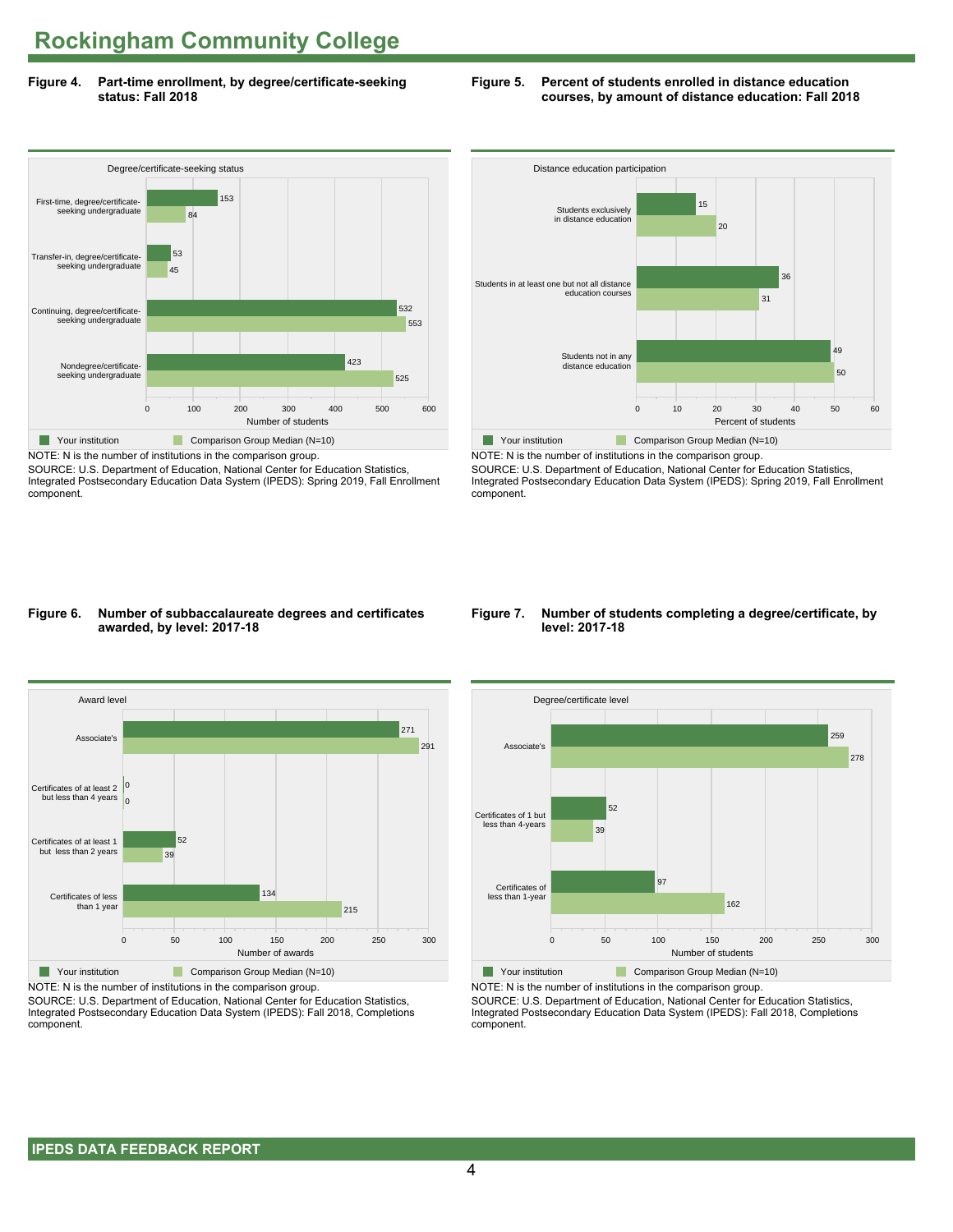**Figure 8. Academic year tuition and required fees for full-time, first-time degree/certificate-seeking undergraduates: 2015-16 to 2018-19**



NOTE: The tuition and required fees shown here are the lowest reported from the categories of in-district, in-state, and out-of-state. N is the number of institutions in the comparison group.

SOURCE: U.S. Department of Education, National Center for Education Statistics, Integrated Postsecondary Education Data System (IPEDS): Fall 2018, Institutional Characteristics component.

**Figure 10. Percent of full-time, first-time degree/certificate-seeking undergraduate students who were awarded grant or scholarship aid from the federal government, state/local government, or the institution, or loans, by type of aid: 2017-18**



NOTE: Any grant aid above includes grant or scholarship aid awarded from the federal government, state/local government, or the institution. Federal grants includes Pell grants and other federal grants. Any loans includes federal loans and other loans awarded to students. For details on how students are counted for financial aid reporting, see Cohort Determination in the Methodological Notes. N is the number of institutions in the comparison group.

SOURCE: U.S. Department of Education, National Center for Education Statistics, Integrated Postsecondary Education Data System (IPEDS): Winter 2018-19, Student Financial Aid component.





NOTE: Average net price is for full-time, first-time degree/certificate-seeking undergraduate students and is generated by subtracting the average amount of federal, state/local government, and institutional grant and scholarship awarded aid from the total cost of attendance. Total cost of attendance is the sum of published tuition and required fees, books and supplies, and the average room and board and other expenses. For details, see the Methodological Notes. N is the number of institutions in the comparison group.

SOURCE: U.S. Department of Education, National Center for Education Statistics, Integrated Postsecondary Education Data System (IPEDS): Fall 2018, Institutional Characteristics component and Winter 2018-19, Student Financial Aid component.





**The Your institution Comparison Group Median** 

NOTE: Any grant aid above includes grant or scholarship aid awarded from the federal government, state/local government, or the institution. Federal grants includes Pell grants and other federal grants. Any loans includes federal loans and other loans awarded to students. Average amounts of aid were calculated by dividing the total aid awarded by the total number of recipients in each institution. N is the number of institutions in the comparison group. Medians are not reported for comparison groups with less than three values.

SOURCE: U.S. Department of Education, National Center for Education Statistics, Integrated Postsecondary Education Data System (IPEDS): Winter 2018-19, Student Financial Aid component.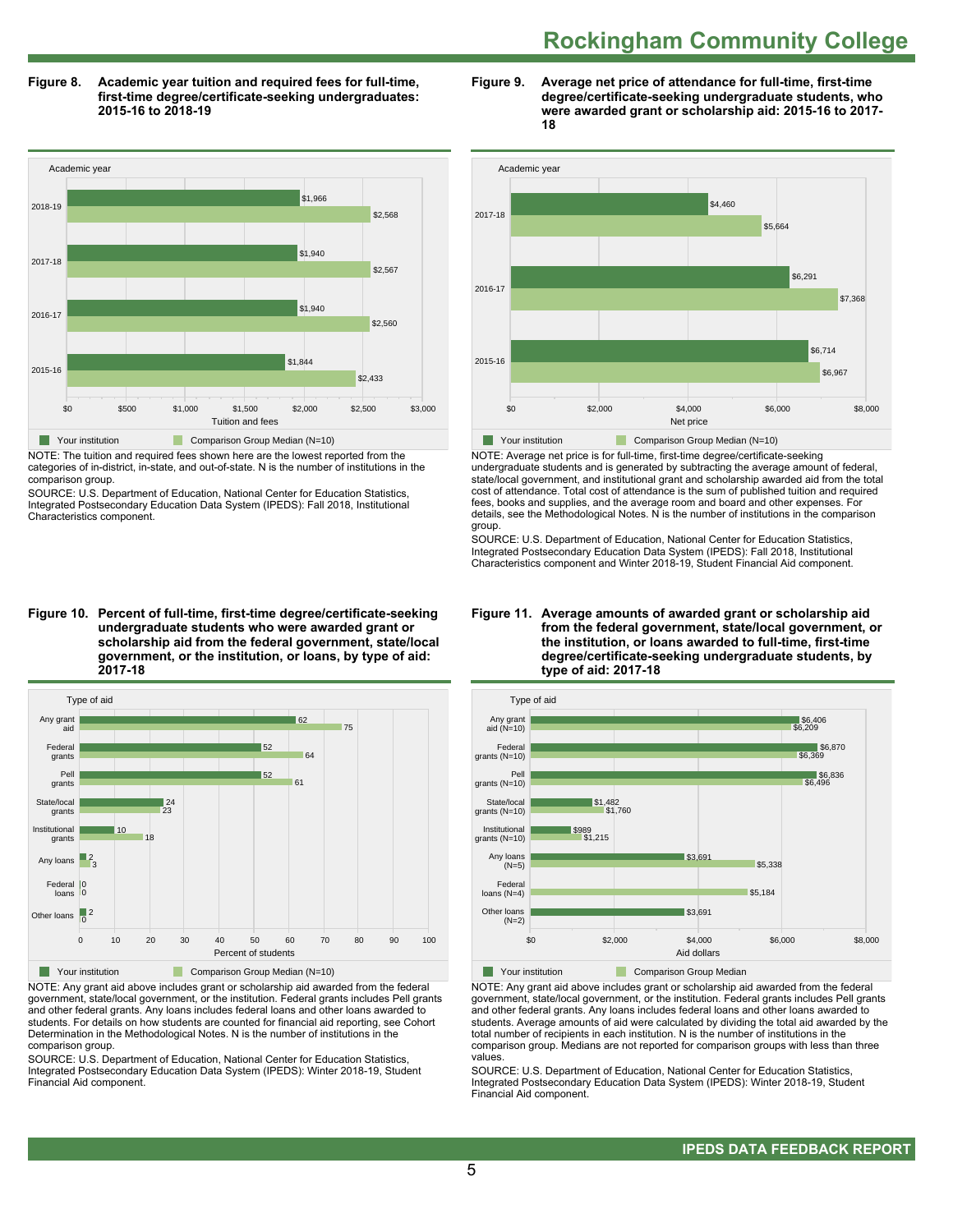**Figure 12. Average amount of aid awarded to all undergraduates, by type of aid: 2017-18**



NOTE: Any grant aid above includes grant or scholarship aid from the federal government, state/local government, the institution, or other sources. Federal loans includes federal loans to students. Average amounts of aid were calculated by dividing the total aid awarded by the total number of recipients in each institution. N is the number of institutions in the comparison group.

SOURCE: U.S. Department of Education, National Center for Education Statistics, Integrated Postsecondary Education Data System (IPEDS): Winter 2018-19, Student Financial Aid component.



**Figure 13. Number of students receiving military educational benefits, by benefit type: 2017-18**

NOTE: N is the number of institutions in the comparison group. Post-9/11 refers to the Department of Veteran Affairs Post-9/11 G.I. Bill educational benefit. TAP refers to the Department of Defense Tuition Assistance Program educational benefit. SOURCE: U.S. Department of Education, National Center for Education Statistics, Integrated Postsecondary Education Data System (IPEDS): Winter 2018-19, Student Financial Aid component.

#### **Figure 14. Average amount of military educational benefits received, by benefit type: 2017-18**



NOTE: N is the number of institutions in the comparison group. Post-9/11 refers to the Department of Veteran Affairs Post-9/11 G.I. Bill educational benefit. TAP refers to the Department of Defense Tuition Assistance Program educational benefit. Medians are not reported for comparison groups with less than three values.

SOURCE: U.S. Department of Education, National Center for Education Statistics, Integrated Postsecondary Education Data System (IPEDS): Winter 2018-19, Student Financial Aid component.

#### **Figure 15. Retention rates of full-time, first-time degree/certificate seeking students, attendance status: Fall 2017 cohort**



NOTE: Retention rates are measured from the fall of first enrollment to the following fall. Academic reporting institutions report retention data as of the institution's official fall reporting date or as of October 15, 2017. Program reporters determine the cohort with enrollment any time between August 1-October 31, 2017 and retention based on August 1, 2018. For more details, see the Methodological Notes. N is the number of institutions in the comparison group.

SOURCE: U.S. Department of Education, National Center for Education Statistics, Integrated Postsecondary Education Data System (IPEDS): Spring 2019, Fall Enrollment component.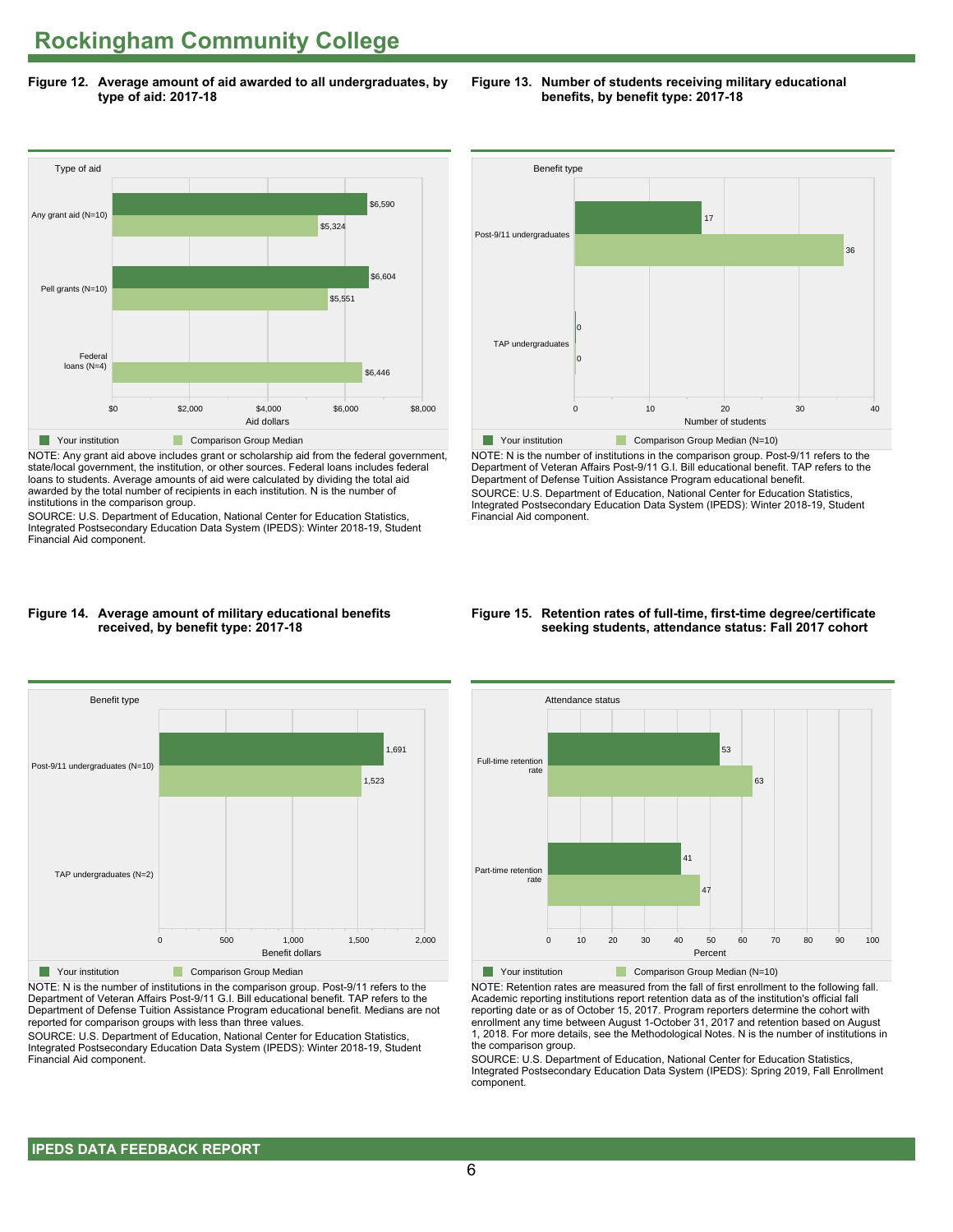**Figure 16. Graduation and transfer-out rates of full-time, first-time degree/certificate-seeking undergraduates within 150% of normal time to program completion: 2015 cohort**



NOTE: Graduation rate cohort includes all full-time, first-time degree/certificate-seeking undergraduate students. Graduation and transfer-out rates are the Student Right-to-Know rates. Only institutions with mission to prepare students to transfer are required to report transfer out. For more details, see the Methodological Notes. N is the number of institutions in the comparison group.

SOURCE: U.S. Department of Education, National Center for Education Statistics, Integrated Postsecondary Education Data System (IPEDS): Winter 2018-19, Graduation Rates component.





**The Your institution Comparison Group Median** 

NOTE: For more information about disaggregation of data by race and ethnicity, see the Methodological Notes. The graduation rates are the Student Right-to-Know (SRK) rates. Median values for the comparison group will not add to 100%. N is the number of institutions in the comparison group.

SOURCE: U.S. Department of Education, National Center for Education Statistics, Integrated Postsecondary Education Data System (IPEDS): Winter 2018-19, Graduation Rates component.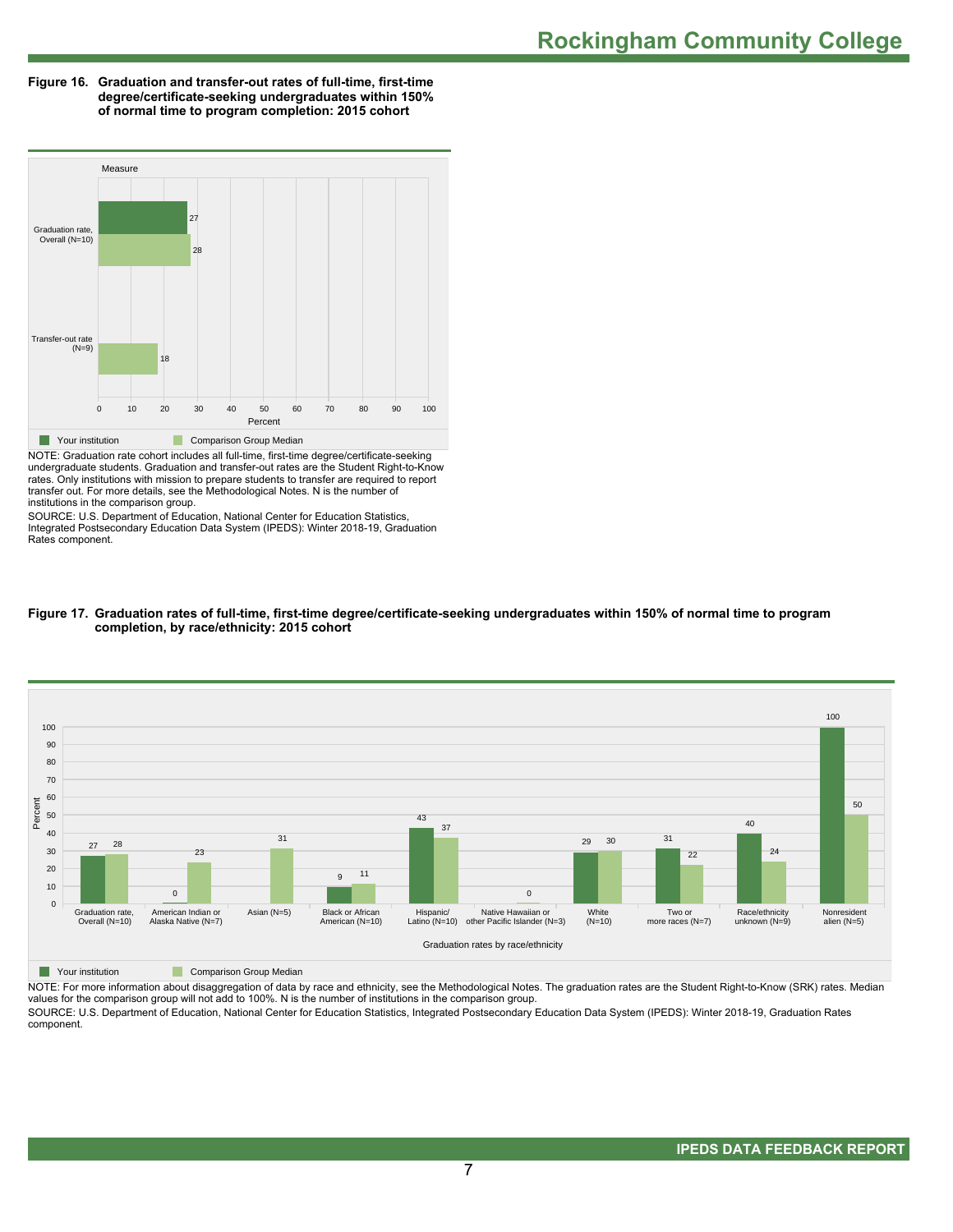**Figure 18. Graduation rates of full-time, first-time degree/certificateseeking undergraduates within 150% of normal time to program completion, by type of aid: 2015 cohort**



NOTE: Graduation rate cohort includes all full-time, first-time degree/certificate-seeking undergraduate students. Data were collected on those students, who at entry of the cohort, were awarded a Pell Grant and students who were awarded a Subsidized Stafford loan, but did not receive a Pell Grant. Graduation rates are the Student Right-to-Know rates. For more details, see the Methodological Notes. N is the number of institutions in the comparison group.

SOURCE: U.S. Department of Education, National Center for Education Statistics, Integrated Postsecondary Education Data System (IPEDS): Winter 2018-19, Graduation Rates component.





NOTE: The 150% graduation rate is the Student Right-to-Know (SRK) rates; the Normal time and 200% rates are calculated using the same methodology. For details, see the Methodological Notes. N is the number of institutions in the comparison group. SOURCE: U.S. Department of Education, National Center for Education Statistics, Integrated Postsecondary Education Data System (IPEDS): Winter 2018-19, 200% Graduation Rates component.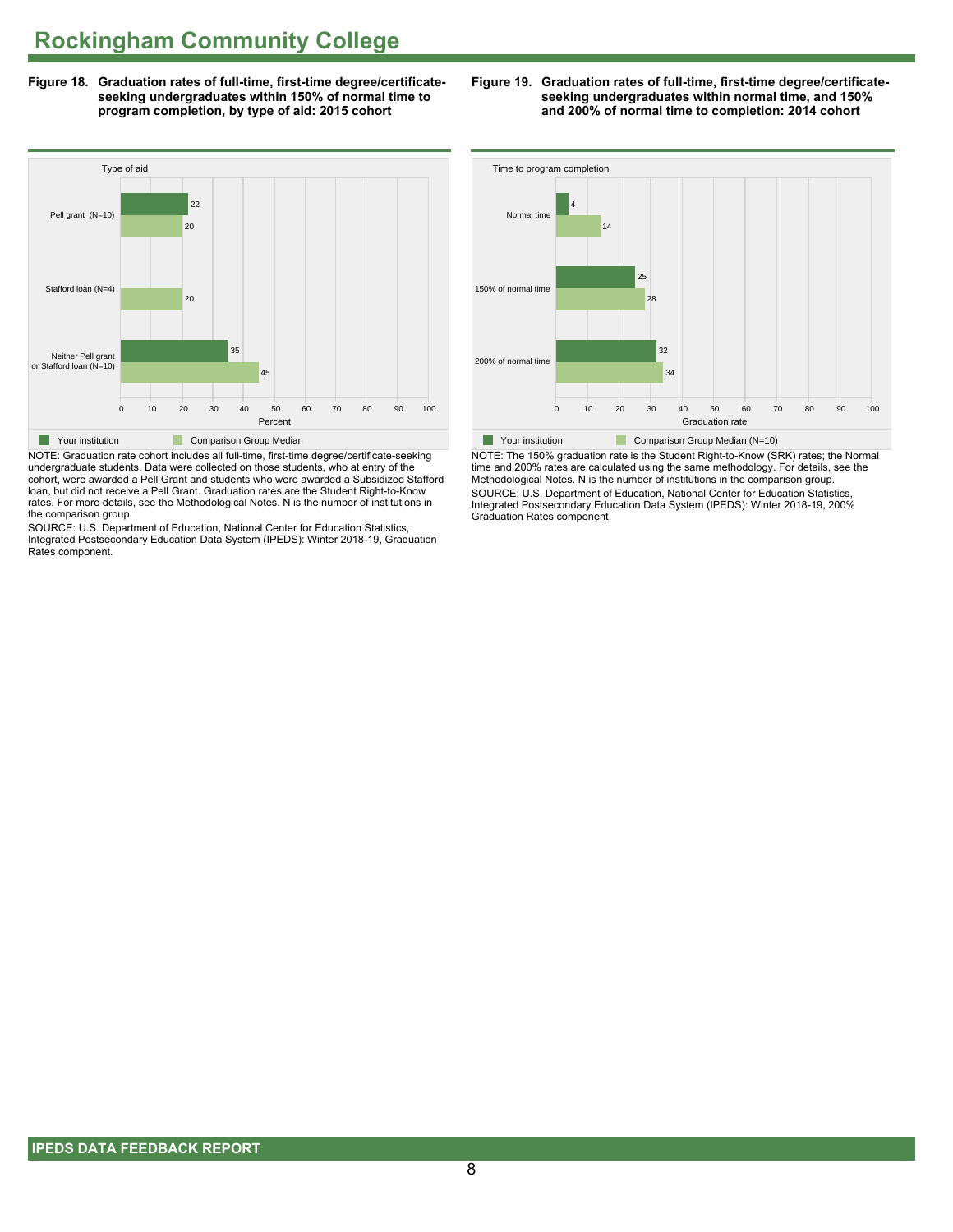#### **Figure 20. Award and enrollment rates of first-time, full-time, degree/certificate-seeking undergraduates after 8 years of entry, by Pell status: 2010-11 cohort**



NOTE: Award measures are based on the highest award received after 8 years of entry and enrollment measures are based on students who did not receive an award after 8 years of entry. Student cohorts (i.e., First-time, full-time; First-time, part-time; Non-first-time, full-time; and Non-first-time, part-time) are degree/certificate-seeking undergraduate students who entered the institution between July 1, 2010-June 30, 2011. Pell recipients are students with demonstrated financial need. For more details, see the Methodological Notes. N is the number of institutions in the comparison group.

SOURCE: U.S. Department of Education, National Center for Education Statistics, Integrated Postsecondary Education Data System (IPEDS): Winter 2018-19, Outcome Measures component.

#### **Figure 21. Award and enrollment rates of first-time, part-time, degree/certificate-seeking undergraduates after 8 years of entry, by Pell status: 2010-11 cohort**



NOTE: Award measures are based on the highest award received after 8 years of entry and enrollment measures are based on students who did not receive an award after 8 years of entry. Student cohorts (i.e., First-time, full-time; First-time, part-time; Non-first-time, full-time; and Non-first-time, part-time) are degree/certificate-seeking undergraduate students who entered the institution between July 1, 2010-June 30, 2011. Pell recipients are students with demonstrated financial need. For more details, see the Methodological Notes. N is the number of institutions in the comparison group.

SOURCE: U.S. Department of Education, National Center for Education Statistics, Integrated Postsecondary Education Data System (IPEDS): Winter 2018-19, Outcome Measures component.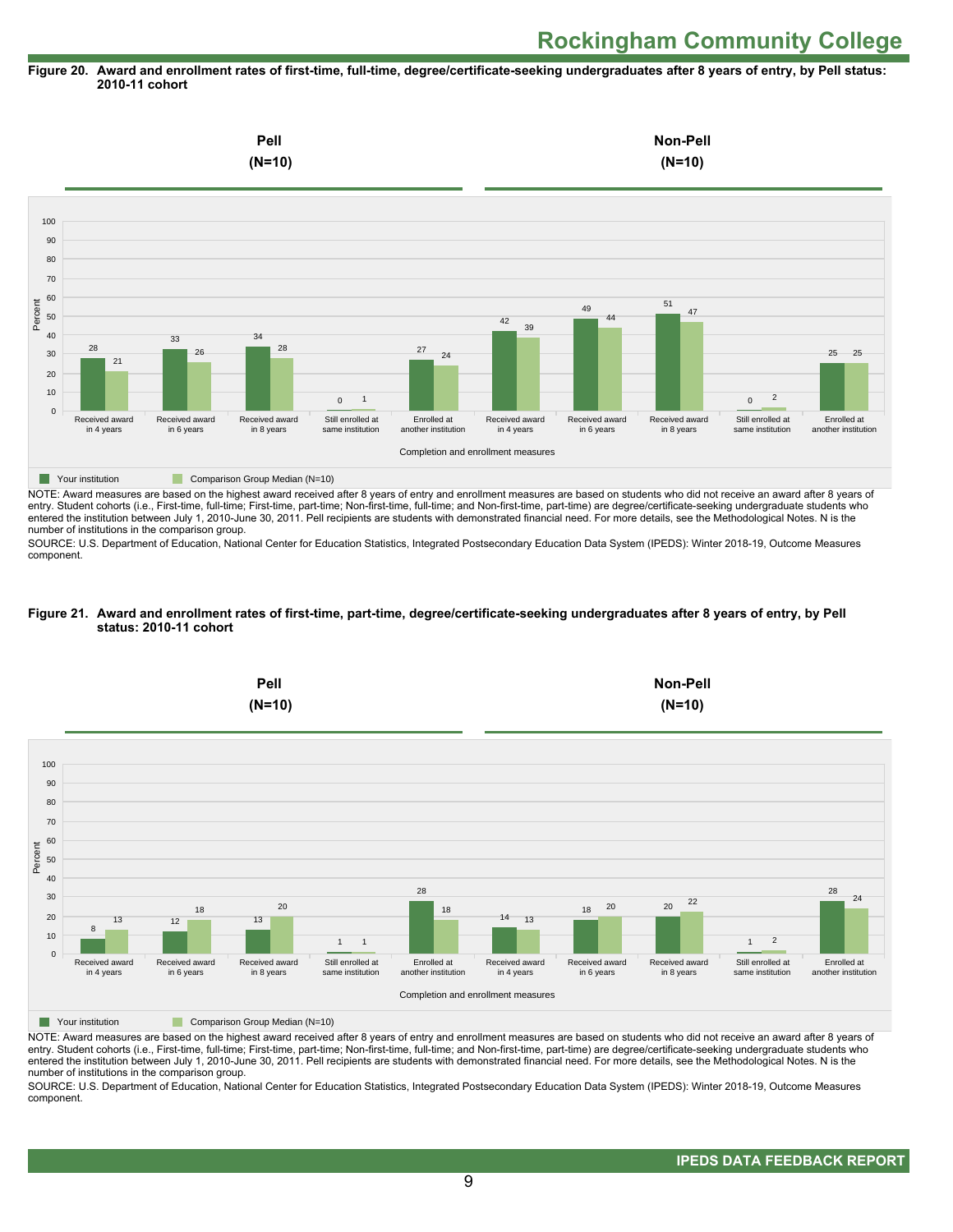**Figure 22. Award and enrollment rates of non-first-time, full-time, degree/certificate-seeking undergraduates after 8 years of entry, by Pell status: 2010-11 cohort**



NOTE: Award measures are based on the highest award received after 8 years of entry and enrollment measures are based on students who did not receive an award after 8 years of entry. Student cohorts (i.e., First-time, full-time; First-time, part-time; Non-first-time, full-time; and Non-first-time, part-time) are degree/certificate-seeking undergraduate students who entered the institution between July 1, 2010-June 30, 2011. Pell recipients are students with demonstrated financial need. For more details, see the Methodological Notes. N is the number of institutions in the comparison group.

SOURCE: U.S. Department of Education, National Center for Education Statistics, Integrated Postsecondary Education Data System (IPEDS): Winter 2018-19, Outcome Measures component.

#### **Figure 23. Award and enrollment rates of non-first-time, part-time, degree/certificate-seeking undergraduates after 8 years of entry, by Pell status: 2010-11 cohort**



NOTE: Award measures are based on the highest award received after 8 years of entry and enrollment measures are based on students who did not receive an award after 8 years of entry. Student cohorts (i.e., First-time, full-time; First-time, part-time; Non-first-time, full-time; and Non-first-time, part-time) are degree/certificate-seeking undergraduate students who entered the institution between July 1, 2010-June 30, 2011. Pell recipients are students with demonstrated financial need. For more details, see the Methodological Notes. N is the number of institutions in the comparison group.

SOURCE: U.S. Department of Education, National Center for Education Statistics, Integrated Postsecondary Education Data System (IPEDS): Winter 2018-19, Outcome Measures component.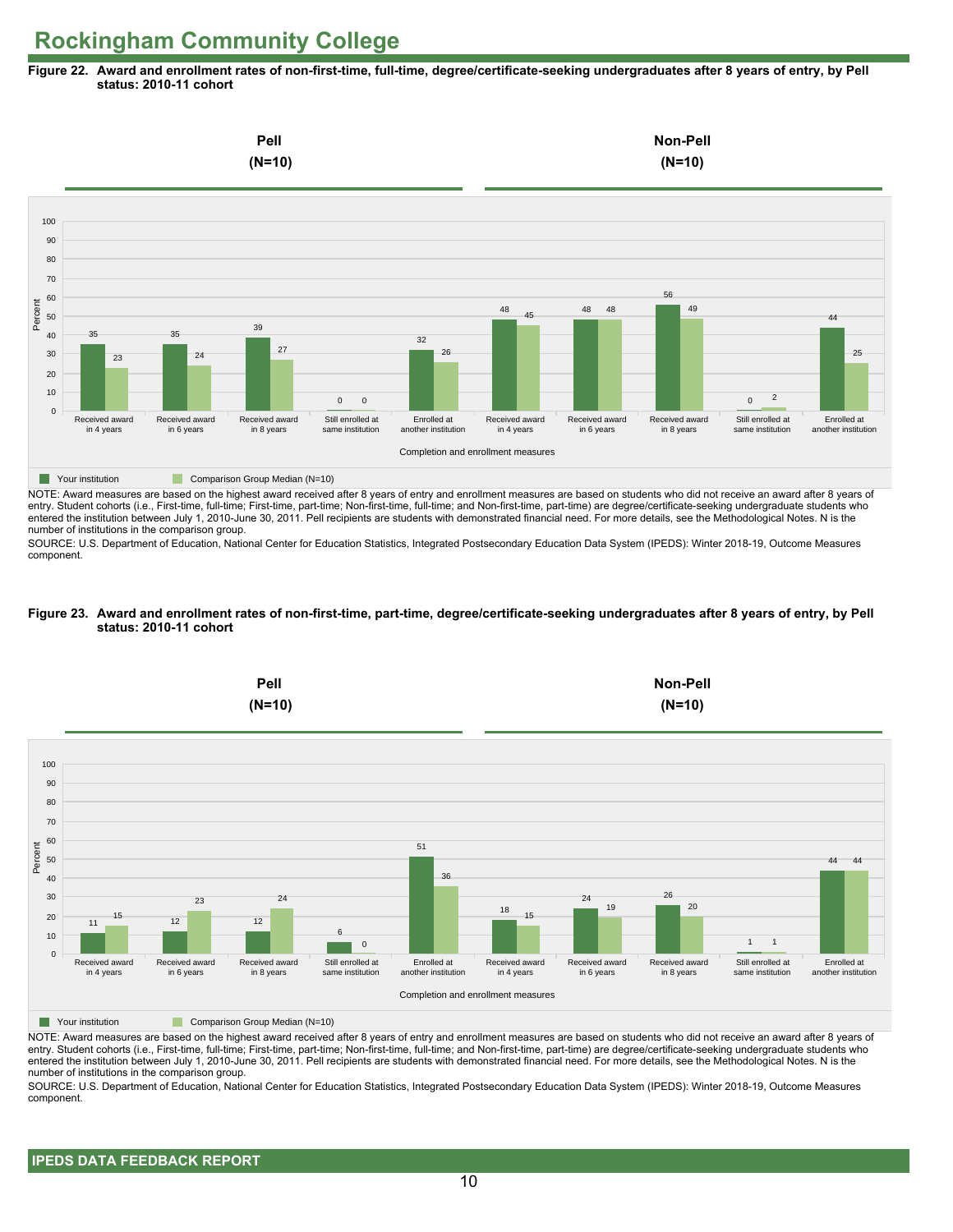**Figure 24. Award rates of first-time, full-time, degree/certificateseeking undergraduates after 8 years of entry, by award level and Pell status: 2010-11 cohort**

**Figure 25. Award rates of first-time, part-time, degree/certificateseeking undergraduates after 8 years of entry, by award level and Pell status: 2010-11 cohort**

Awar

Award Level



NOTE: Award level rates are based on the highest award received after 8 years of entry. Student cohorts (i.e., First-time, full-time; First-time, part-time; Non-first-time, full-time; and Non-first-time, part-time) are degree/certificate-seeking undergraduate students who entered the institution between July 1, 2010-June 30, 2011. Pell recipients are students with demonstrated financial need. For more details, see the Methodological Notes. N is the number of institutions in the comparison group.

SOURCE: U.S. Department of Education, National Center for Education Statistics, Integrated Postsecondary Education Data System (IPEDS): Winter 2018-19, Outcome Measures component.



NOTE: Award level rates are based on the highest award received after 8 years of entry. Student cohorts (i.e., First-time, full-time; First-time, part-time; Non-first-time, full-time; and Non-first-time, part-time) are degree/certificate-seeking undergraduate students who entered the institute on between July 1, 2010-June 30, 2011. Pell recipients are students with demonstrated financial need. For more details, see the Methodological Notes. N is the number of institutions in the comparison group.

SOURCE: U.S. Department of Education, National Center for Education Statistics, Integrated Postsecondary Education Data System (IPEDS): Winter 2018-19, Outcome Measures component.

#### **Figure 26. Award rates of non-first-time, full-time, degree/certificateseeking undergraduates after 8 years of entry, by award level and Pell status: 2010-11 cohort**



NOTE: Award level rates are based on the highest award received after 8 years of entry. Student cohorts (i.e., First-time, full-time; First-time, part-time; Non-first-time, full-time; and Non-first-time, part-time) are degree/certificate-seeking undergraduate students who entered the institution between July 1, 2010-June 30, 2011. Pell recipients are students with demonstrated financial need. For more details, see the Methodological Notes. N is the number of institutions in the comparison group.

SOURCE: U.S. Department of Education, National Center for Education Statistics, Integrated Postsecondary Education Data System (IPEDS): Winter 2018-19, Outcome Measures component.

#### **Figure 27. Award rates of non-first-time, part-time, degree/certificate-seeking undergraduates after 8 years of entry, by award level and Pell status: 2010-11 cohort**



**The Your institution Comparison Group Median (N=10)** 

NOTE: Award level rates are based on the highest award received after 8 years of entry. Student cohorts (i.e., First-time, full-time; First-time, part-time; Non-first-time, full-time; and Non-first-time, part-time) are degree/certificate-seeking undergraduate students who entered the institution between July 1, 2010-June 30, 2011. Pell recipients are students with demonstrated financial need. For more details, see the Methodological Notes. N is the number of institutions in the comparison group.

SOURCE: U.S. Department of Education, National Center for Education Statistics, Integrated Postsecondary Education Data System (IPEDS): Winter 2018-19, Outcome Measures component.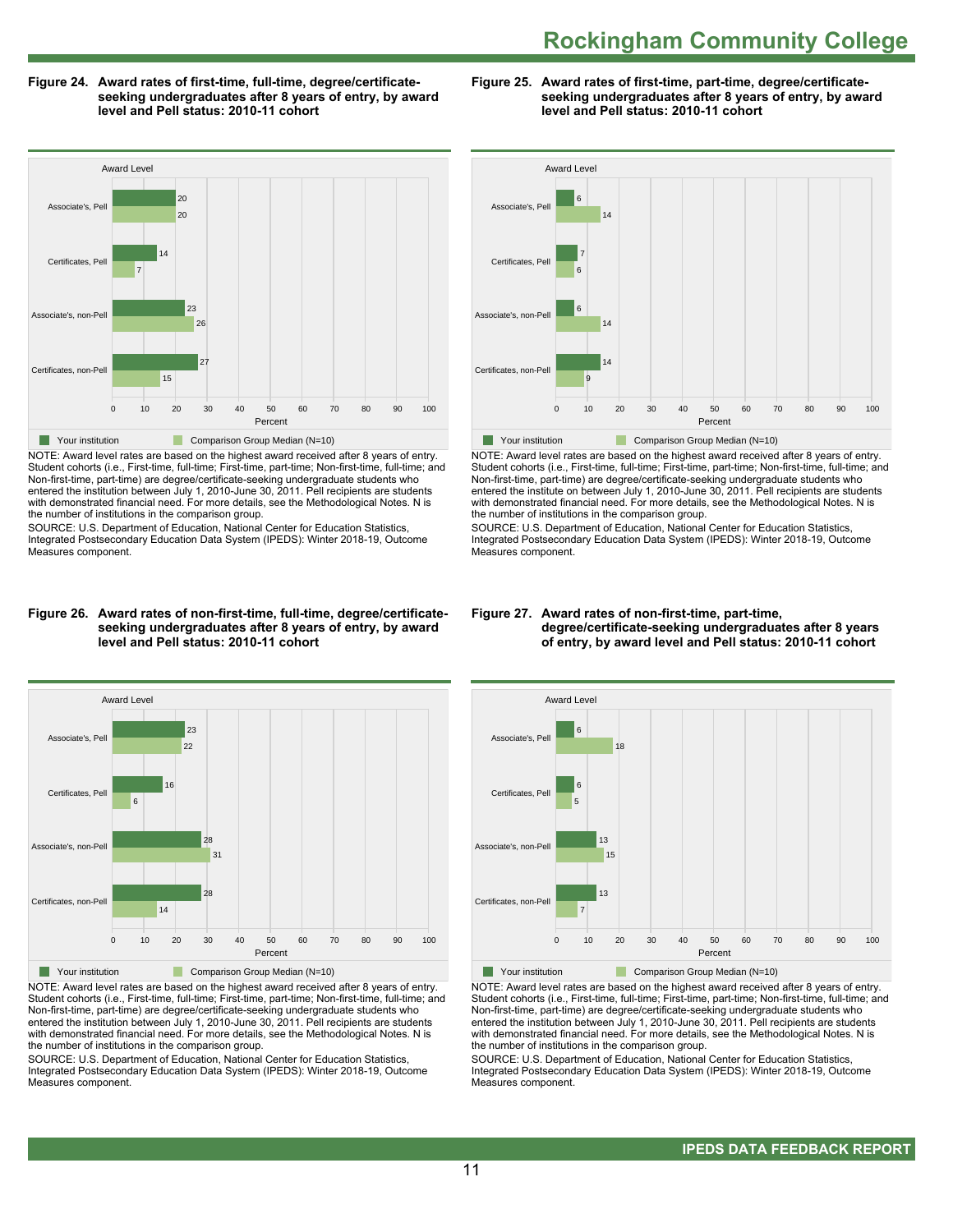**Figure 28. Percent distribution of core revenues, by source: Fiscal year 2018**



NOTE: The comparison group median is based on those members of the comparison group that report finance data using the same accounting standards as the comparison institution. For more information, see the Methodological Notes. N is the number of institutions in the comparison group.

SOURCE: U.S. Department of Education, National Center for Education Statistics, Integrated Postsecondary Education Data System (IPEDS): Spring 2019, Finance component.



**Figure 29. Core revenues per FTE enrollment, by source: Fiscal**



NOTE: The comparison group median is based on those members of the comparison group that report finance data using the same accounting standards as the comparison institution. For details on calculating FTE enrollment and a detailed definition of core revenues, see the Methodological Notes. N is the number of institutions in the comparison group.

SOURCE: U.S. Department of Education, National Center for Education Statistics, Integrated Postsecondary Education Data System (IPEDS): Fall 2018, 12-month Enrollment component and Spring 2019, Finance component.

#### **Figure 30. Percent distribution of core expenses, by function: Fiscal year 2018**



NOTE: For a detailed definition of core expenses, see the Methodological Notes. N is the number of institutions in the comparison group.

SOURCE: U.S. Department of Education, National Center for Education Statistics, Integrated Postsecondary Education Data System (IPEDS): Spring 2019, Finance component.

#### **Figure 31. Core expenses per FTE enrollment, by function: Fiscal year 2018**



NOTE: Expenses per full-time equivalent (FTE) enrollment, particularly instruction, may be inflated because finance data includes all core expenses while FTE reflects credit activity only. For details on calculating FTE enrollment and a detailed definition of core expenses, see the Methodological Notes. N is the number of institutions in the comparison group. SOURCE: U.S. Department of Education, National Center for Education Statistics, Integrated Postsecondary Education Data System (IPEDS): Fall 2018, 12-month Enrollment component and Spring 2019, Finance component.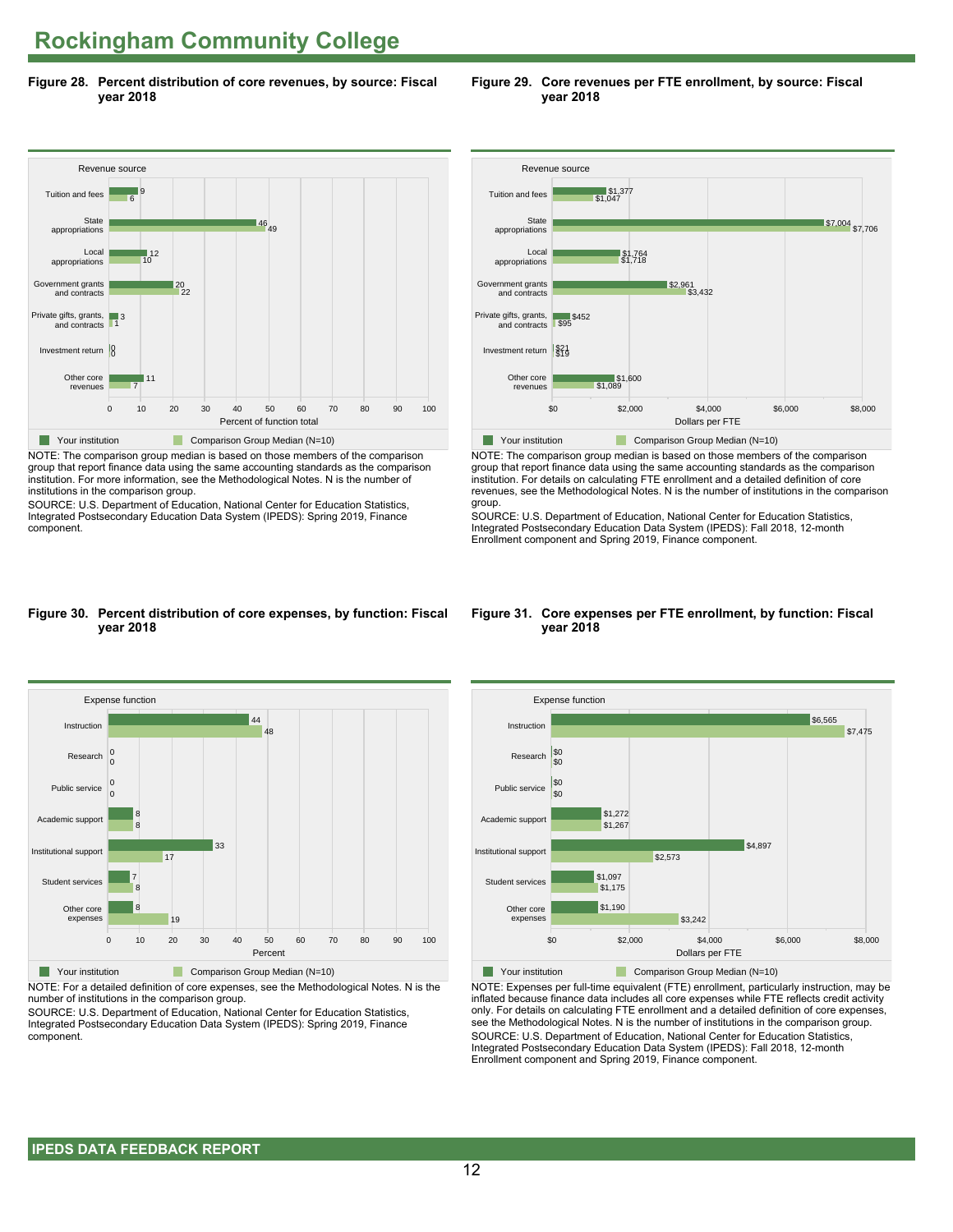**Figure 32. Endowment assets (year end) per FTE enrollment: Fiscal year 2018**

**Figure 33. Expenses for salaries and wages as a percent of total expenses, by function: Fiscal year 2018**



NOTE: For more information on the comparison group median, see the Methodological Notes. N is the number of institutions in the comparison group.

SOURCE: U.S. Department of Education, National Center for Education Statistics, Integrated Postsecondary Education Data System (IPEDS): Fall 2018, 12-month Enrollment component and Spring 2019, Finance component.



NOTE: The comparison group median is based on those members of the comparison group that report finance data using the same accounting standards as the comparison institution. For more information, see the Methodological Notes. N is the number of institutions in the comparison group. Medians are not reported for comparison groups with less than three values.

SOURCE: U.S. Department of Education, National Center for Education Statistics, Integrated Postsecondary Education Data System (IPEDS): Spring 2019, Finance component.

#### **Figure 34. Full-time equivalent staff, by occupational category: Fall 2018**



NOTE: Graduate assistants are not included. For calculation details, see the Methodological Notes. N is the number of institutions in the comparison group. SOURCE: U.S. Department of Education, National Center for Education Statistics, Integrated Postsecondary Education Data System (IPEDS): Spring 2019, Human Resources component.

#### **Figure 35. Average salaries of full-time instructional non-medical staff equated to 9-months worked, by academic rank: Academic year 2018-19**



NOTE: See Methodology Notes for more details on average salary. N is the number of institutions in the comparison group. Medians are not reported for comparison groups with less than three values.

SOURCE: U.S. Department of Education, National Center for Education Statistics, Integrated Postsecondary Education Data System (IPEDS): Spring 2019, Human Resources component.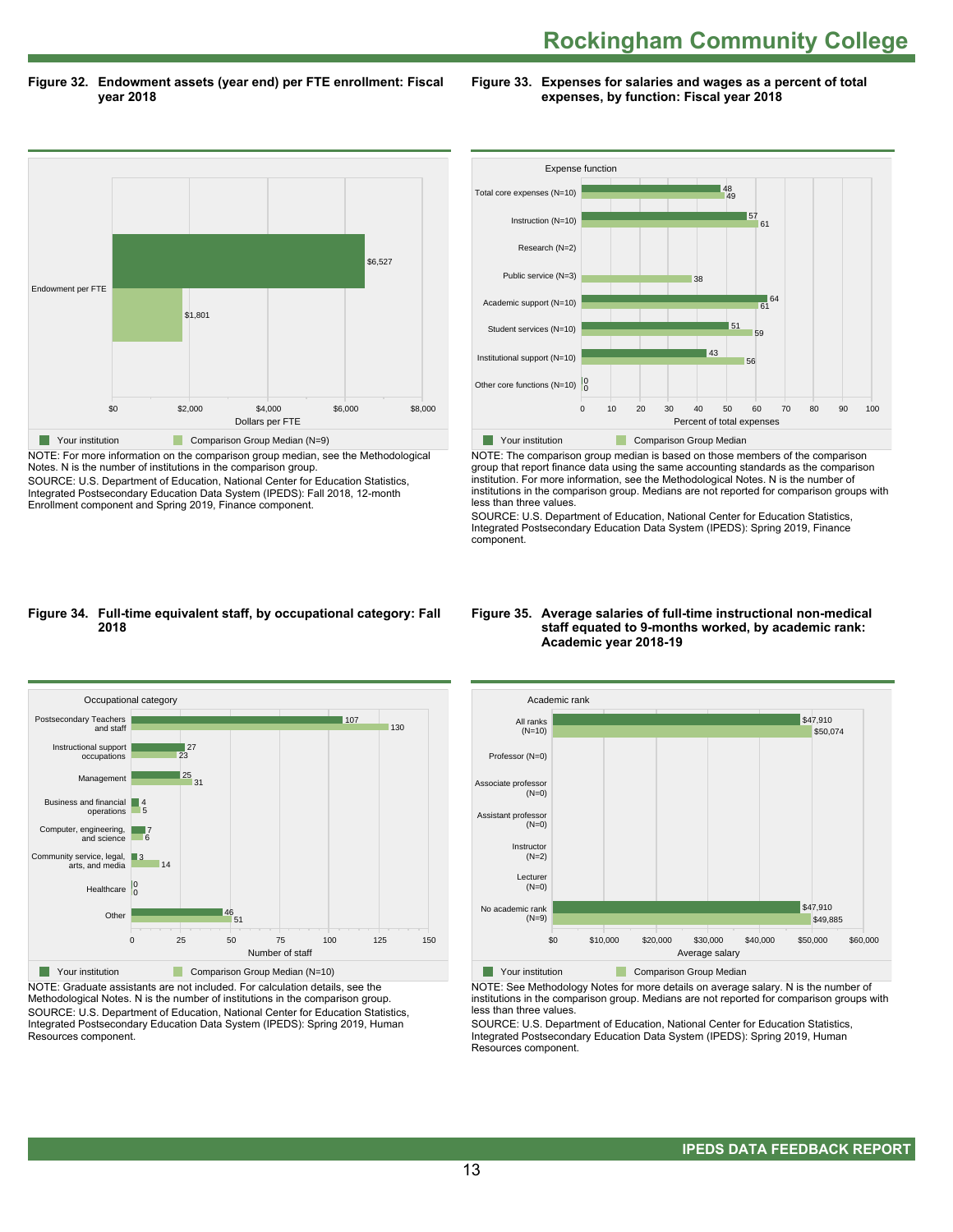#### **Figure 36. Student-to-faculty ratio: Fall 2018**

#### **Figure 37. Percent distribution of library collection, by material type: Fiscal Year 2018**



NOTE: Student-to-faculty ratio data are presented only for institutions that have undergraduate students; graduate only institutions are not included. For details, see the Methodological Notes. N is the number of institutions in the comparison group. SOURCE: U.S. Department of Education, National Center for Education Statistics, Integrated Postsecondary Education Data System (IPEDS): Spring 2019, Fall Enrollment component.



SOURCE: U.S. Department of Education, National Center for Education Statistics, Integrated Postsecondary Education Data System (IPEDS): Spring 2019, Academic Libraries component.

#### **Figure 38. Percent distribution of library expenses, by function: Fiscal Year 2018**



NOTE: N is the number of institutions in the comparison group.

SOURCE: U.S. Department of Education, National Center for Education Statistics, Integrated Postsecondary Education Data System (IPEDS): Spring 2019, Academic Libraries component.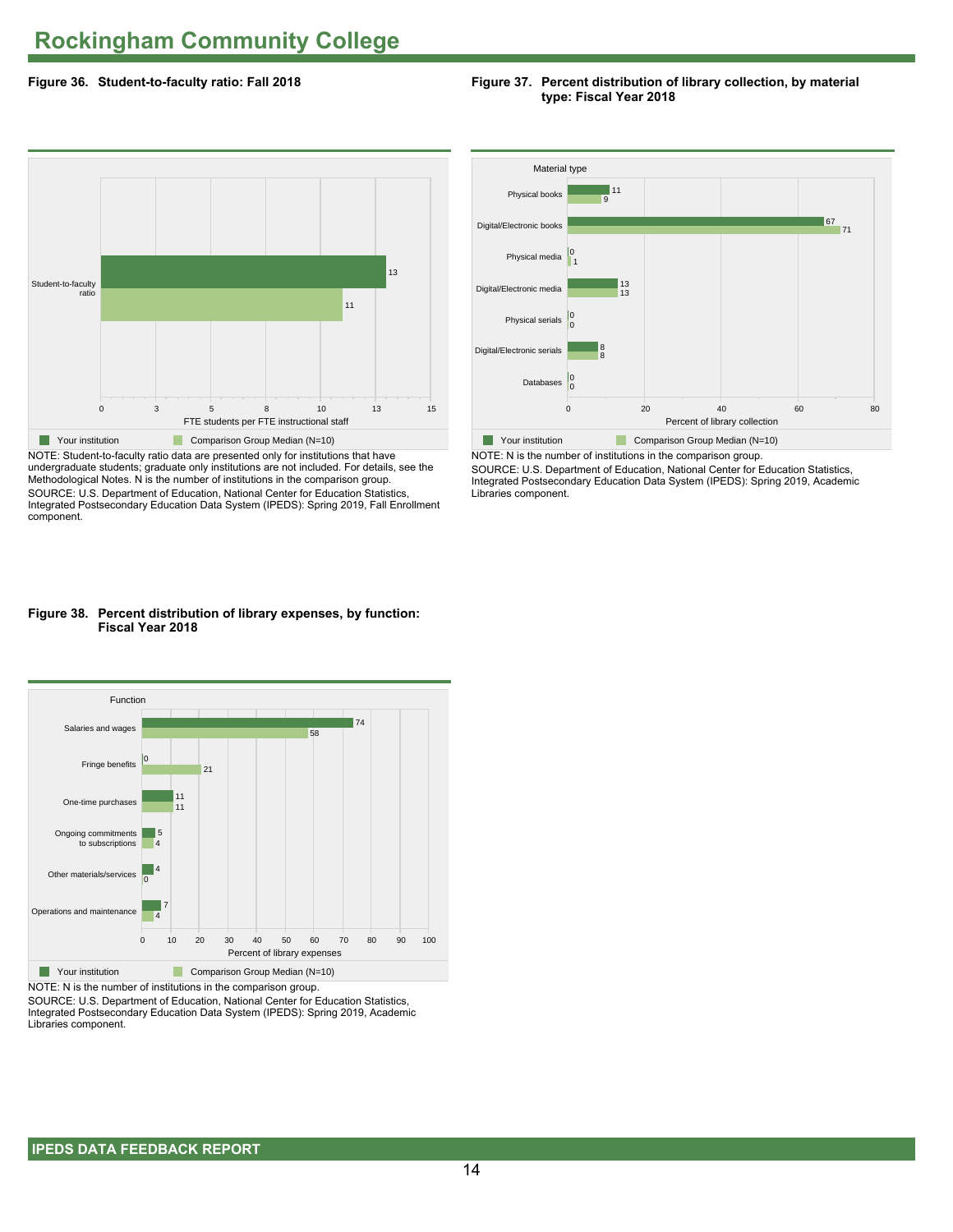#### **METHODOLOGICAL NOTES**

#### **Overview**

This report is based on data supplied by institutions to IPEDS during 2018-19 data collection year. Response rates exceeded 99% for most surveys. IPEDS First Look reports at<https://nces.ed.gov/pubsearch/getpubcats.asp?sid=010> provide some information on aggregate institutional responses. Furthermore, data used in this report are provisional level and may be revised for a limited time through the IPEDS Prior Year Revision system.

#### **Use of Median Values for Comparison Group**

This report compares your institution's data to the median value for the comparison group for each statistic shown in the figure. If more than one statistic is present in a figure, the median values are determined separately for each indicator or statistic. Medians are not displayed for comparison groups with fewer than three values. Where percentage distributions are presented, median values may not add to 100%. To access all the data used to create the figures included in this report, go to 'Use the Data' portal on the IPEDS website at this provided link ([https://nces.ed.gov/ipeds\)](https://nces.ed.gov/ipeds).

#### **Missing Statistics**

If a statistic is not reported for your institution, the omission indicates that the statistic is not relevant to your institution and the data were not collected. Not all notes may be applicable to your report.

#### **Use of Imputed Data**

All IPEDS data are subject to imputation for total (institutional) and partial (item) nonresponse. If necessary, imputed values were used to prepare your report.

#### **Data Confidentiality**

IPEDS data are not collected under a pledge of confidentiality.

#### **Disaggregation of Data by Race/Ethnicity**

When applicable, some statistics are disaggregated by race/ethnicity. Data disaggregated by race/ethnicity have been reported using the 1997 Office of Management and Budget categories. Detailed information about the race/ethnicity categories can be found at <https://nces.ed.gov/ipeds/Section/Resources>.

#### **Cohort Determination for Reporting Student Financial Aid, Graduation Rates, and Outcome Measures**

Student cohorts for reporting Student Financial Aid and Graduation Rates data are based on the reporting type of the institution. For institutions that report based on an academic year (those operating on standard academic terms), student counts and cohorts are based on fall term data. Student counts and cohorts for program reporters (those that do not operate on standard academic terms) are based on unduplicated counts of students enrolled during a full 12-month period.

Student cohorts for reporting Outcome Measures are based on a full-year cohort from July 1-June 30 for all degree-granting institutions.

#### **DESCRIPTION OF STATISTICS USED IN THE FIGURES**

#### **Admissions (only for non-open-admissions schools)**

#### *Admissions and Test Score Data*

Admissions and test score data are presented only for institutions that do not have an open admission policy, and apply to first-time, degree/certificate-seeking undergraduate students only. Applicants include only those students who fulfilled all requirements for consideration for admission and who were notified of one of the following actions: admission, non-admission, placement on a wait list, or application withdrawn (by applicant or institution). Admitted applicants (admissions) include wait-listed students who were subsequently offered admission. Early decision, early action, and students who began studies during the summer prior to the fall reporting period are included. For customized Data Feedback Reports, test scores are presented only if scores are required for admission.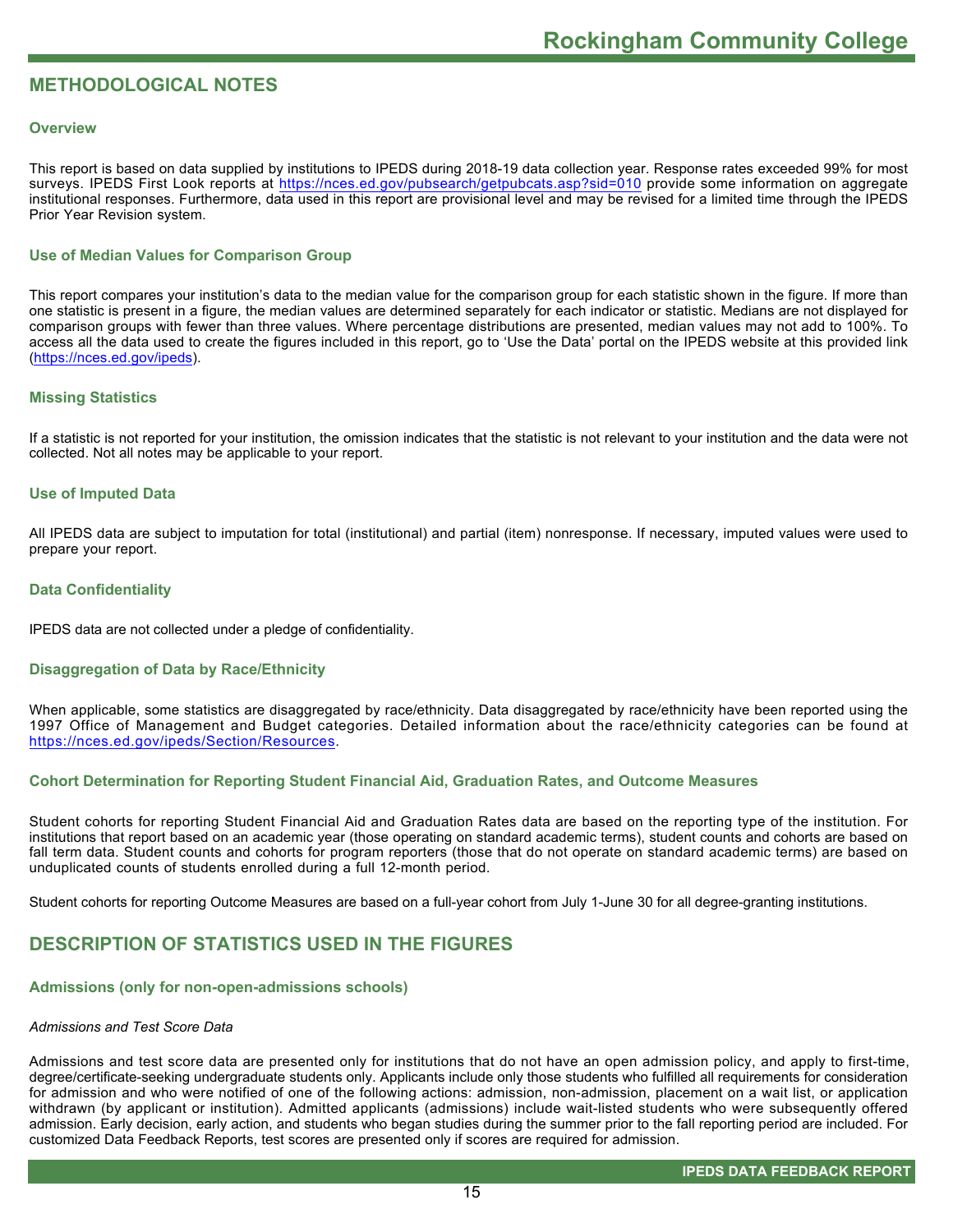#### **Student Enrollment**

#### *Enrollment Counts*

12-month Enrollment captures a cumulative unduplicated headcount of enrollment over the full 12-month period beginning July 1 and ending June 30. In contrast, Fall Enrollment captures number of students enrolled on a particular date in the fall. Fall enrollment is often referred to as a "snapshot" of an institution's enrollment at a specific time.

#### *FTE Enrollment*

The full-time equivalent (FTE) enrollment used in this report is the sum of the institution's FTE undergraduate enrollment and FTE graduate enrollment (as calculated from or reported on the 12-month Enrollment component). Undergraduate and graduate FTE are estimated using 12-month instructional activity (credit and/or contact hours). See "Calculation of FTE Students (using instructional activity)" in the IPEDS Glossary at <https://surveys.nces.ed.gov/ipeds/VisGlossaryAll.aspx>.

#### *Total Entering Undergraduate Students*

Total entering students are students at the undergraduate level, both full- and part-time, new to the institution in the fall term (or the prior summer term who returned in the fall). This includes all first-time undergraduate students, students transferring into the institution at the undergraduate level, and non-degree/certificate-seeking undergraduates entering in the fall. Only degree-granting, academic year reporting institutions provide total entering student data.

#### **Completions**

#### *Completions and Completers*

Completions collects data on undergraduate and graduate completions and completers in a 12-month period. Completions are the counts of postsecondary awards granted where each award reported once but multiple awards may be reported for one recipient. Completers are the counts of students granted postsecondary awards. The count of completers is collected in two ways. The first way counts all completers, while the second way counts completers by award level (e.g., number of associate's completers, number of bachelor's completers).

#### **Charges and Net Price**

#### *Average Institutional Net Price*

IPEDS collects data to calculate average net price at each institution for two groups of undergraduate students: those awarded grant aid and those awarded Title IV federal aid.

Average net price is calculated for full-time, first-time degree/certificate-seeking undergraduates who were awarded grant or scholarship aid from the federal government, state/local government, or the institution anytime during the full aid year. For public institutions, this includes only students who paid the in-state or in-district tuition rate. Other sources of grant aid are excluded. Average net price is generated by subtracting the average amount of federal, state/local government, and institutional grant and scholarship aid from the total cost of attendance. Total cost of attendance is the sum of published tuition and required fees, books and supplies, and the average room and board and other expenses.

For the purpose of the IPEDS reporting, aid awarded refers to financial aid that was awarded to, and accepted by, a student. This amount may differ from the aid amount that is disbursed to a student.

#### **Student Financial Aid**

#### *Financial Aid Recipients and Amounts*

Student Financial Aid collects the counts of undergraduate students awarded different types of financial aid and the total amounts of aid awarded. The average dollar amount of aid awarded is then calculated. In addition, Student Financial Aid collects counts of full-time, first-time undergraduate student awarded aid and amounts of aid, and counts of undergraduate and graduate students receiving military educational benefits.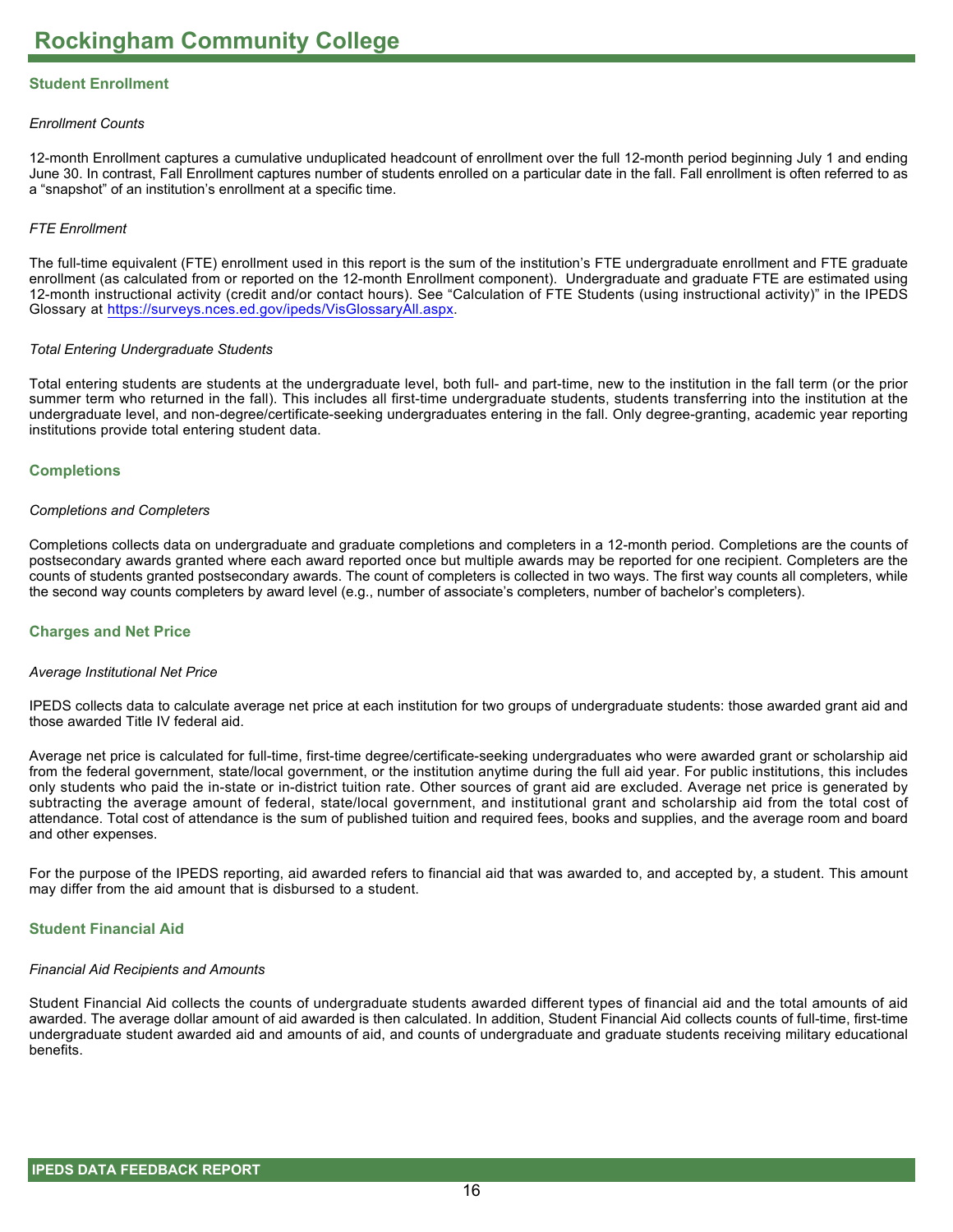#### **Military Benefits**

#### *Military Benefits*

IPEDS collects data on two military educational benefit programs – Post 9/11 GI Bill and Tuition Assistance.

The Post 9/11 GI Bill is a federal education benefit for veterans, who served on active duty after September 1, 2001. This benefit provides up to 36 months of education benefits for the following college costs: tuition and fees, books and supplies and housing. The tuition and fees benefit payment is made directly to the postsecondary institution; whereas, payments for books, supplies, and housing are sent to the student.

The Tuition Assistance Program covers the tuition and course-specific fees of active, eligible service members. The benefit is directly paid to the institution by the service member's Armed service.

#### **Retention, Graduation Rates, and Outcome Measures**

#### *Retention Rates*

Retention rates are measures of the rate at which students persist in their educational program at an institution, expressed as a percentage. For four-year institutions, this is the percentage of first-time bachelors (or equivalent) degree-seeking undergraduates from the previous fall who are again enrolled in the current fall. For all other institutions this is the percentage of first-time degree/certificate-seeking students from the previous fall who either re-enrolled or successfully completed their program by the current fall. The full-time retention rate is calculated using the percentage of full-time, first-time degree/certificate-seeking undergraduates, while the part-time rate is calculated using the percentage of part-time, first-time degree/certificate-seeking undergraduates.

#### *Graduation Rates and Transfer-out Rate*

Graduation rates are those developed to satisfy the requirements of the Student Right-to-Know Act and Higher Education Act, as amended, and are defined as the total number of individuals from a given cohort of full-time, first-time degree/certificate-seeking undergraduates who completed a degree or certificate within a given percent of normal time to complete all requirements of the degree or certificate program; divided by the total number of students in the cohort of full-time, first-time degree/certificate-seeking undergraduates minus any allowable exclusions. Institutions are permitted to exclude from the cohort students who died or were totally and permanently disabled; those who left school to serve in the armed forces or were called up to active duty; those who left to serve with a foreign aid service of the federal government, such as the Peace Corps; and those who left to serve on an official church mission.

A further extension of the traditional Graduation Rates (GR) component which carries forward 100% and 150% graduation rates data previously reported in the GR component is the Graduation Rates 200% (GR200) component, which requests information on any additional completers and exclusions from the cohort between 151% and 200% normal time for students to complete all requirements of their program of study.

Transfer-out rate is the total number of students from the cohort who are known to have transferred out of the reporting institution (without earning a degree/award) and subsequently re-enrolled at another institution within the same time period; divided by the same adjusted cohort (initial cohort minus allowable exclusions) as described above. Only institutions with a mission that includes providing substantial preparation for students to enroll in another eligible institution are required to report transfers out.

#### *Outcome Measures Data*

Alternative measures of student success are reported by degree-granting institutions to describe the outcomes of four degree/certificateseeking undergraduate student groups: First-time, full-time (FTFT); First-time, part-time (FTPT); Non-first-time, full-time entering (NFTFT); and Non-first-time, part-time entering (NFTPT). Additionally, each of the four cohorts collects data on two subcohorts: Pell grant recipients and non -Pell grant recipients. These measures provide the 4-year, 6-year, and 8-year award rates (or completions rates) after entering an institution. NCES calculates award rates by dividing a cohort's or subcohort's adjusted cohort into the number of total awards at 4-year, 6-year, and 8year status points.

The initial cohort can be revised and take allowable exclusions resulting in an adjusted cohort. Institutions are permitted to exclude from the initial cohort students who died or were totally and permanently disabled; those who left school to serve in the armed forces or were called up to active duty; those who left to serve with a foreign aid service of the federal government, such as the Peace Corps; and those who left to serve on an official church mission.

The highest award and the type of award (i.e., certificate, Associate's, or Bachelor's) are reported at each status point. For students who did not earn an undergraduate award after 8-years of entry, the enrollment statuses are reported as either still enrolled at the institution, or subsequently transferred out of the institution. Unlike the Graduation Rates data, all institutions must report on a full-year cohort (students entering July 1 of one year to June 30 to the next) and on their transfer out students, regardless if the institution has a mission that provides substantial transfer preparation.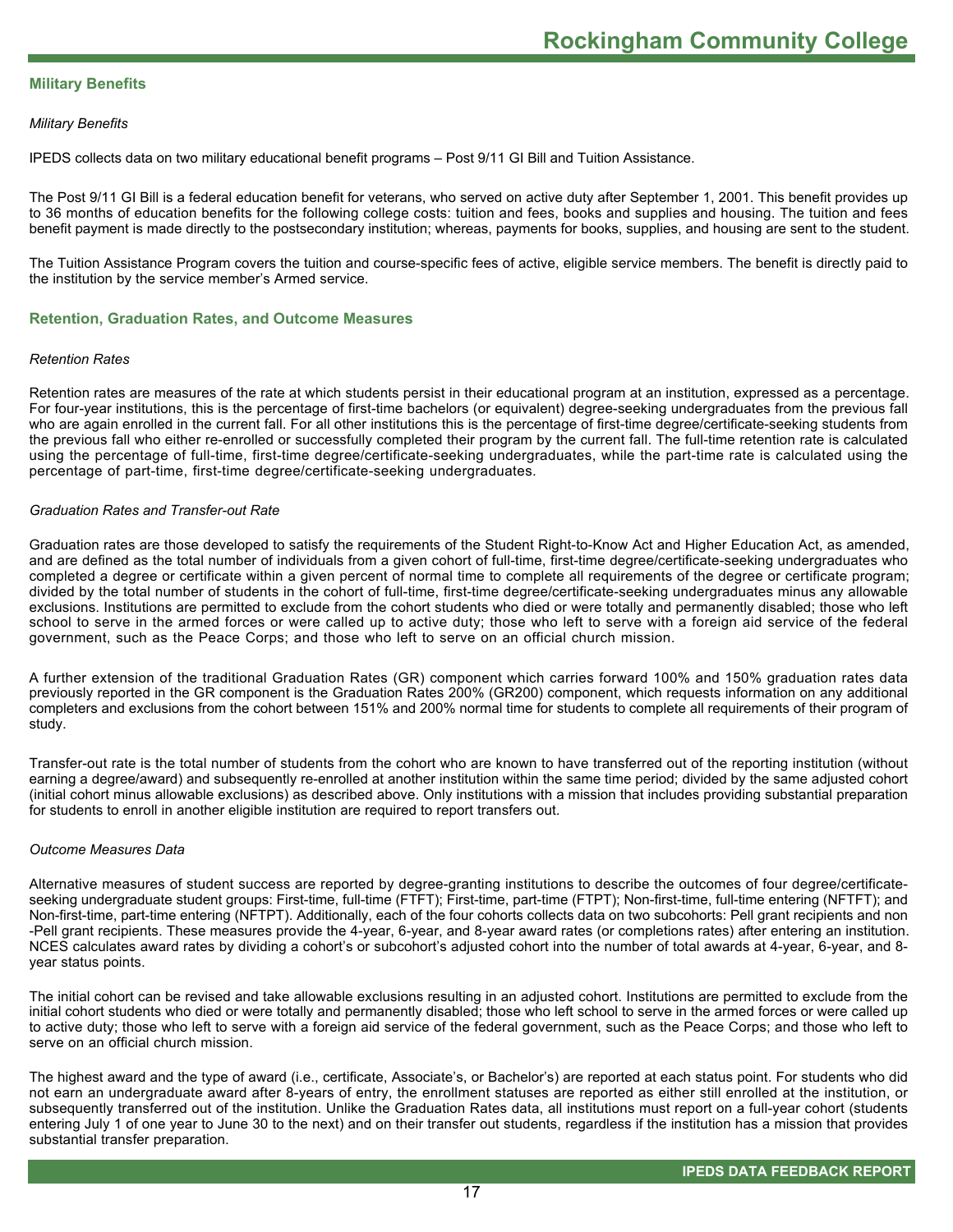#### **Finance**

#### *Core Revenues*

Core revenues for public institutions reporting under GASB standards include tuition and fees; government (federal, state, and local) appropriations and operating and nonoperating grants/contracts; private gifts, grants, and contracts (private operating grants/contracts plus gifts and contributions from affiliated entities); sales and services of educational activities; investment income; other operating and nonoperating sources; and other revenues and additions (capital appropriations and grants and additions to permanent endowments). "Other core revenues" include federal appropriations, sales and services of educational activities, other operating and nonoperating sources, and other revenues and additions.

Core revenues for private, not-for-profit institutions (and a small number of public institutions) reporting under FASB standards include tuition and fees; government (federal, state, and local) appropriations and grants/contracts; private gifts, grants and contracts (including contributions from affiliated entities); investment return; sales and services of educational activities; and other sources (a generated category of total revenues minus the sum of core and noncore categories on the Finance component). "Other core revenues" include government (federal, state, and local) appropriations, sales and services of educational activities, and other sources.

Core revenues for private, for-profit institutions reporting under FASB standards include tuition and fees; government (federal, state, and local) appropriations and grants/contracts; private grants/ contracts; investment income; sales and services of educational activities; and other sources (a generated category of total revenues minus the sum of core and noncore categories on the Finance component). "Other core revenues" include government (federal, state, and local) appropriations and other sources.

At degree-granting institutions, core revenues exclude revenues from auxiliary enterprises (e.g., bookstores and dormitories), hospitals, and independent operations. Non-degree-granting institutions do no report revenue from auxiliary enterprises in a separate category, and thus may include these amounts in the core revenues from other sources.

#### *Core Expenses*

Core expenses include expenses for instruction, research, public service, academic support, institutional support, student services, grant aid/scholarships and fellowships (net of discounts and allowances), and other functional expenses (a generated category of total expense minus the sum of core and noncore functions on the Finance component). Expenses for operation and maintenance of plant, depreciation, and interest are allocated to each of the other functions. Core expenses at degree-granting institutions exclude expenses for auxiliary enterprises (e.g., bookstores and dormitories), hospitals, and independent operations. Non-degree-granting institutions do not report expenses for auxiliary enterprises in a separate category and thus may include these amounts in the core expenses as other expenses. "Other core expenses" is the sum of grant aid/scholarships and fellowships and other expenses.

#### *Endowment Assets*

Endowment assets, for public institutions under GASB standards, and private, not-for-profit institutions under FASB standards, include gross investments of endowment funds, term endowment funds, and funds functioning as endowment for the institution and any of its foundations and other affiliated organizations. Private, for-profit institutions under FASB do not hold or report endowment assets.

#### *Salaries and Wages*

Salaries and wages for public institutions under GASB standards and private (not-for-profit and for-profit) institutions under FASB standards, include amounts paid as compensation for services to all employees regardless of the duration of service, and amounts made to or on behalf of an individual over and above that received in the for of a salary or wage.

#### **Staff**

#### *FTE Staff*

The full-time-equivalent (FTE) by occupational category is calculated by summing the total number of full-time staff and adding one-third of the total number of part-time staff. Graduate assistants are not included.

#### *Equated Instructional Non-Medical Staff Salaries*

Institutions reported the number of full-time nonmedical instructional staff and their salary outlays by academic rank, gender, and the number of months worked (9-, 10-, 11-, and 12-months). Salary outlays for staff who worked 10-, 11-, and 12-months were equated to 9-months of work by multiplying the outlays reported for 10-months by 0.90, the outlays reported for 11 months by 0.818, and the outlays reported for 12 months by 0.75. The equated 10-, 11-, and 12-outlays were then added to the outlays for instructional staff that worked 9-months to generate a total 9-month equated salary outlay. The total 9-month equated outlay was then divided by total number of instructional non-medical staff to